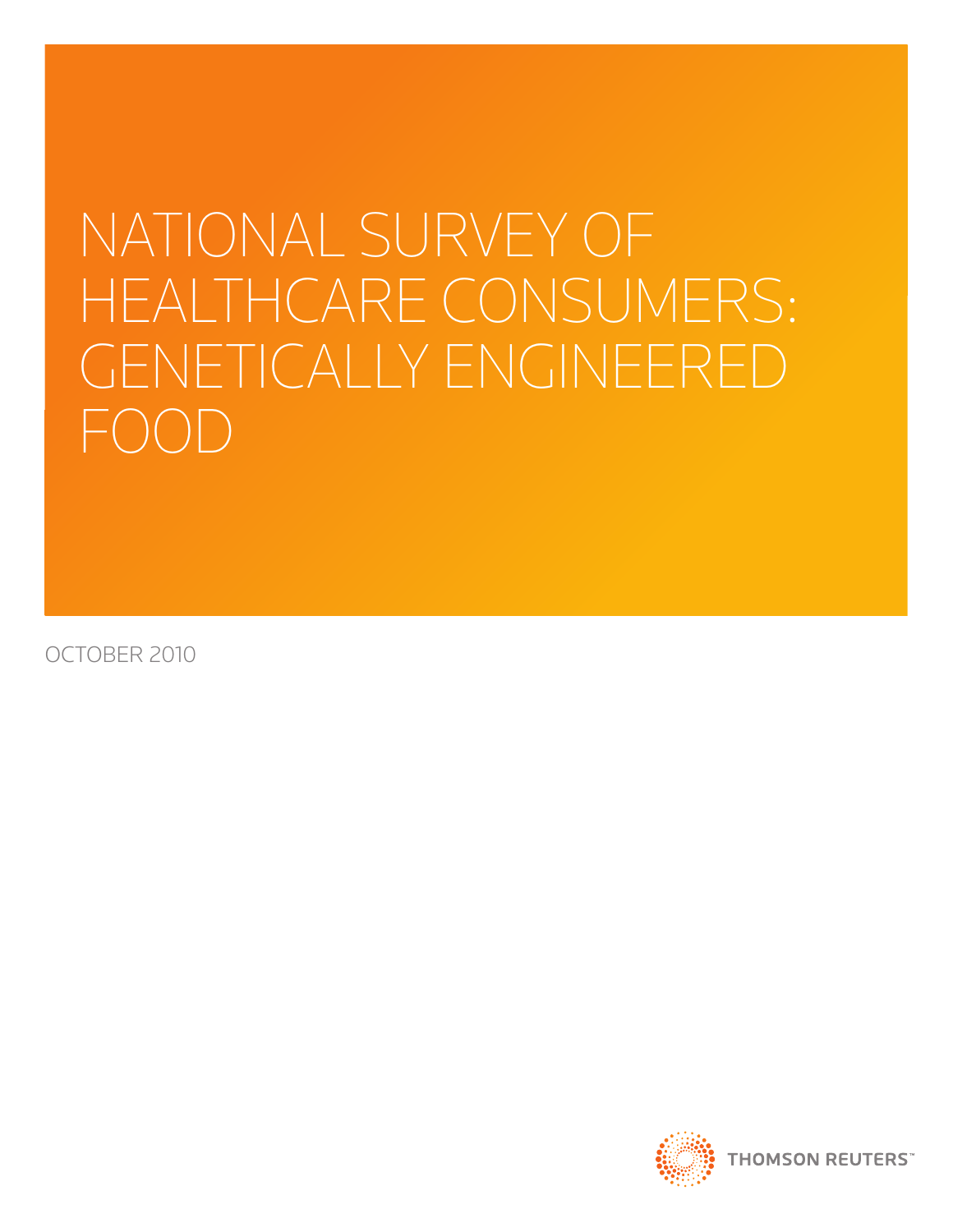## survey overview

Each year, the *Thomson Reuters PULSE™ Healthcare Survey* collects information about health-related behavior and attitudes from more than 100,000 U.S. households. This nationally representative telephone survey is conducted in 11 waves (each a standalone market research study) conducted sequentially throughout the year. Many healthcare topics are covered, including use of medical services, health status, insurance coverage, lifestyle, and current issues. The survey is self-funded and the data it generates are used in Thomson Reuters information products for healthcare professionals, particularly strategic planning and marketing managers in hospitals.

The results depicted below represent responses from 3,025 survey participants interviewed from October 1-13, 2010. The survey questions, which address consumer attitudes toward genetically engineered food, were developed in conjunction with National Public Radio. The margin of error is 1.8 percent.

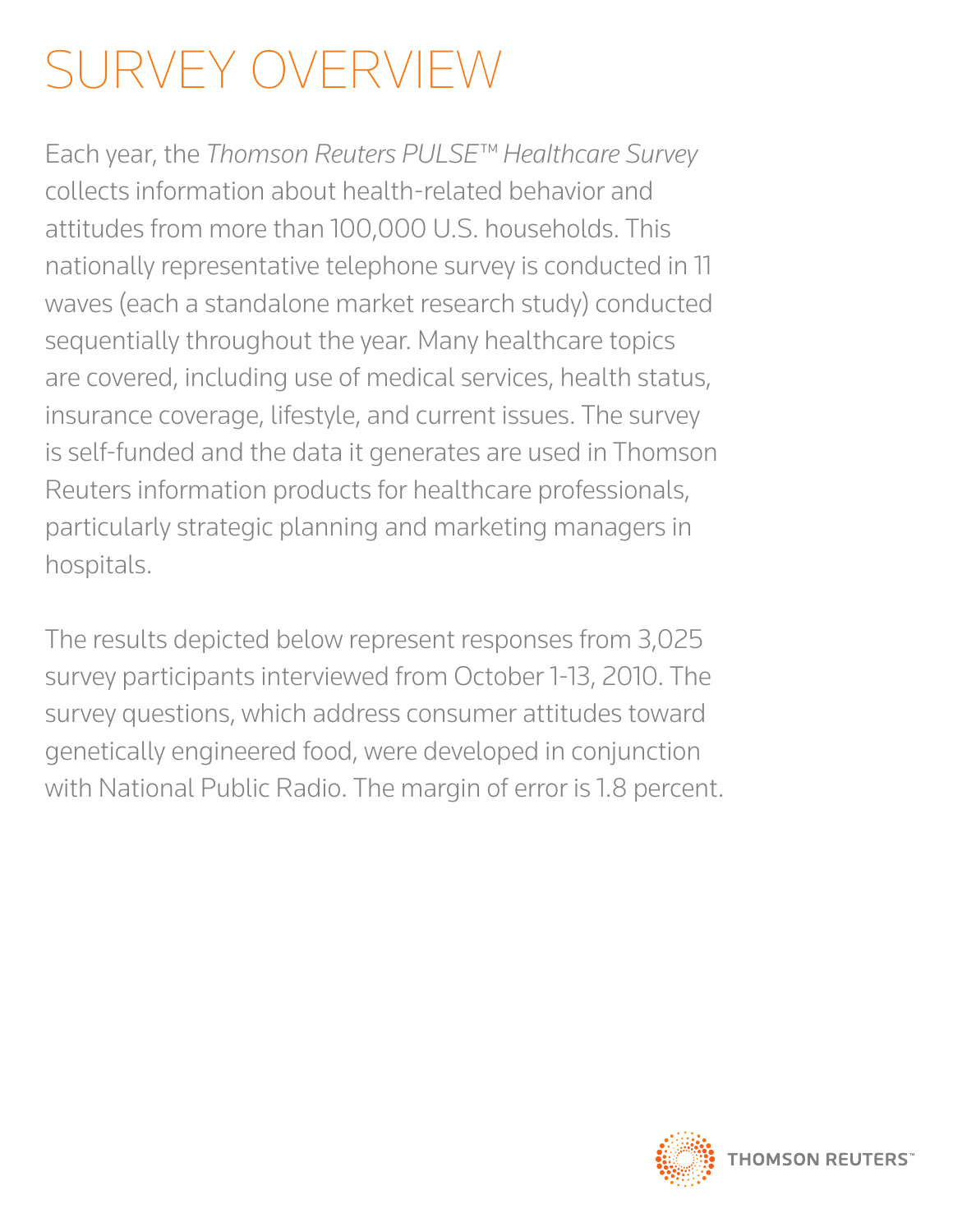## EXECUTIVE SUMMARY

The survey asked respondents about their awareness of and attitudes towards genetically engineered food. Among those polled, only 25% said they completely understood genetic engineering. More than two-thirds of respondents (69%) said they were aware that genetically engineered foods were currently being sold in stores, but 64% said they are unsure if it is safe.

- • 93% of respondents said genetically engineered foods should be labeled.
- • 60% said they are willing to eat genetically modified vegetables, fruits, and grains. That number dips to 38% for meat and 35% for fish.
- • Awareness of genetically engineered foods increased as income and education levels increased. Only 51% of respondents who earn less than \$25,000 said they were aware of genetically engineered foods — compared with 84% of those who earn over \$100,000.
- • Older respondents are the most willing to eat genetically engineered food. Only 32% of respondents ages 35-64 said they would eat altered fish, compared to 43% of those 65 and over.

### survey data

Responses in RED are statistically significant.

#### **QUESTION 1: On a scale of 1 to 5 — where 1 is "Do Not Understand at All" and 5 is "Understand Completely" — how well do you understand genetically engineered food?**

|                     | 1: Not At All | 2     | 3     | 4     | 5: Completely |
|---------------------|---------------|-------|-------|-------|---------------|
| Age                 |               |       |       |       |               |
| $35$                | 18.7%         | 13.6% | 26.4% | 20.4% | 20.9%         |
| $35 - 64$           | 14.0%         | 10.8% | 24.0% | 23.6% | 27.6%         |
| $65+$               | 20.7%         | 10.4% | 26.7% | 19.6% | 22.7%         |
| <b>Total</b>        | 16.3%         | 11.5% | 25.1% | 22.1% | 25.0%         |
| <b>Income</b>       |               |       |       |       |               |
| $<$ \$25 $k$        | 24.9%         | 13.2% | 24.1% | 15.0% | 22.8%         |
| \$25k - \$49.9k     | 17.4%         | 14.6% | 23.9% | 23.1% | 21.0%         |
| \$50k - \$99.9k     | 13.5%         | 9.7%  | 25.2% | 26.0% | 25.6%         |
| \$100k+             | 7.2%          | 8.7%  | 28.1% | 24.9% | 31.1%         |
| <b>Total</b>        | 16.3%         | 11.5% | 25.1% | 22.1% | 25.0%         |
| <b>Education</b>    |               |       |       |       |               |
| High School or Less | 30.2%         | 13.3% | 21.9% | 14.0% | 20.6%         |
| Some College        | 16.5%         | 15.3% | 28.0% | 18.3% | 21.8%         |
| College+            | 11.5%         | 8.5%  | 24.2% | 27.5% | 28.3%         |
| <b>Total</b>        | 16.3%         | 11.5% | 25.1% | 22.1% | 25.0%         |

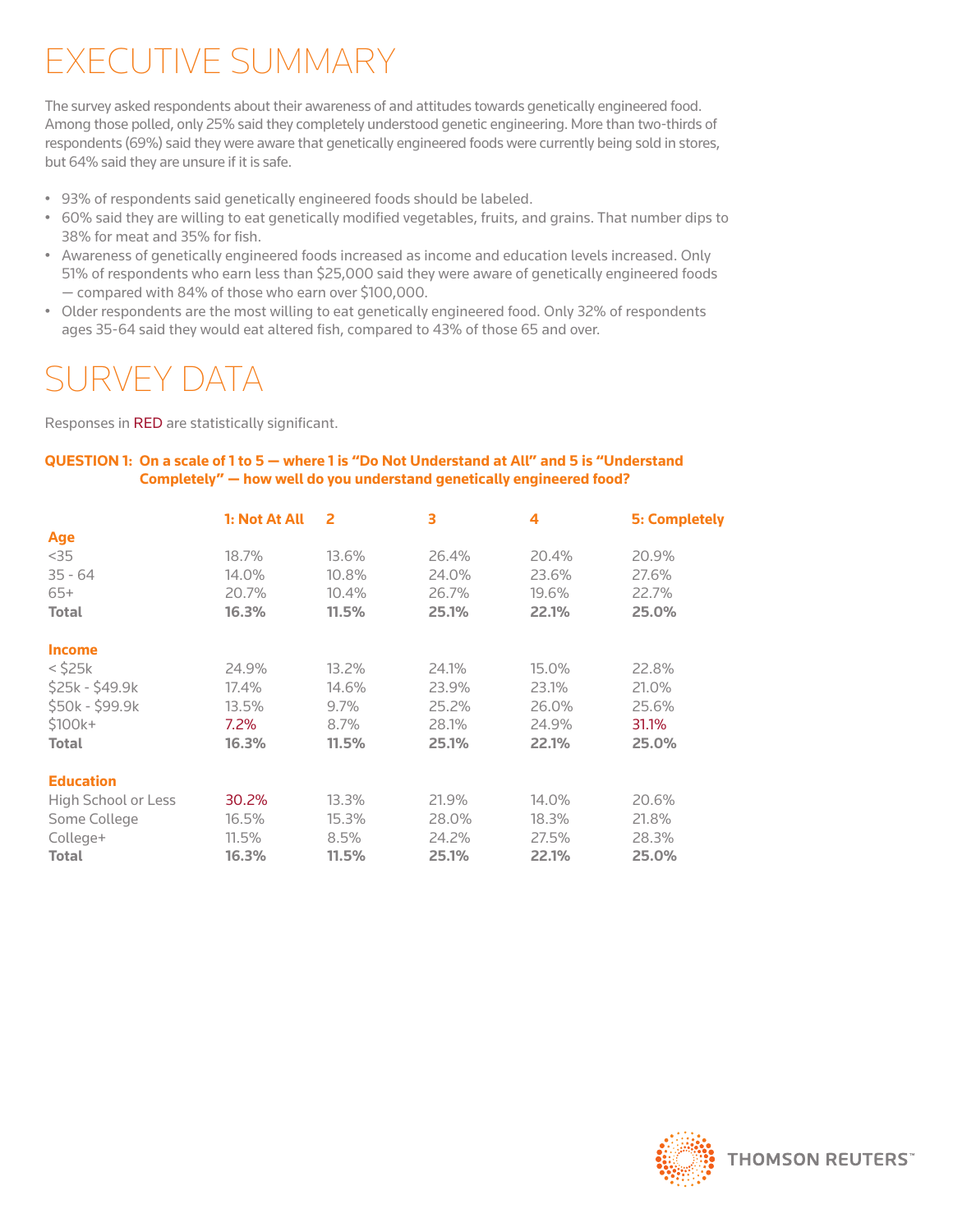#### **QUESTION 2: What is your opinion regarding the safety of genetically engineered foods? Would you say:**

- 1 Genetically engineered foods are not safe?
- 2 You are unsure of the safety of genetically engineered foods?
- 3 Genetically engineered foods are safe?

|                     | <b>Not Safe</b> | <b>Unsure</b> | <b>Safe</b> |
|---------------------|-----------------|---------------|-------------|
| Age                 |                 |               |             |
| $<$ 35              | 12.2%           | 71.9%         | 15.9%       |
| $35 - 64$           | 16.4%           | 61.9%         | 21.7%       |
| $65+$               | 12.0%           | 58.3%         | 29.7%       |
| <b>Total</b>        | 14.6%           | 64.1%         | 21.4%       |
| <b>Income</b>       |                 |               |             |
| $<$ S25 $k$         | 10.7%           | 71.1%         | 18.2%       |
| \$25k - \$49.9k     | 17.3%           | 64.9%         | 17.8%       |
| \$50k - \$99.9k     | 16.0%           | 61.4%         | 22.6%       |
| $$100k+$            | 14.8%           | 57.2%         | 28.0%       |
| <b>Total</b>        | 14.6%           | 64.1%         | 21.4%       |
| <b>Education</b>    |                 |               |             |
| High School or Less | 13.6%           | 68.8%         | 17.6%       |
| Some College        | 13.5%           | 71.2%         | 15.3%       |
| College+            | 15.3%           | 58.2%         | 26.5%       |
| <b>Total</b>        | 14.6%           | 64.1%         | 21.4%       |

#### **QUESTION 3: Do you believe that foods should be labeled to indicate that they have been genetically engineered or contain ingredients that have been genetically engineered? (These results represent the percentage of people who answered yes.)**

### **Age**

| 35<          | 94.1% |
|--------------|-------|
| $35 - 64$    | 93.6% |
| $65+$        | 89.7% |
| <b>Total</b> | 93.1% |

#### **Income**

| $<$ S25 $k$     | 92.5% |
|-----------------|-------|
| \$25k - \$49.9k | 96.1% |
| \$50k - \$99.9k | 91.5% |
| $$100k+$        | 92.0% |
| <b>Total</b>    | 93.1% |

#### **Education**

| High School or Less | 95.1%    |
|---------------------|----------|
| Some College        | 95.2%    |
| College+            | $91.1\%$ |
| Total               | 93.1%    |